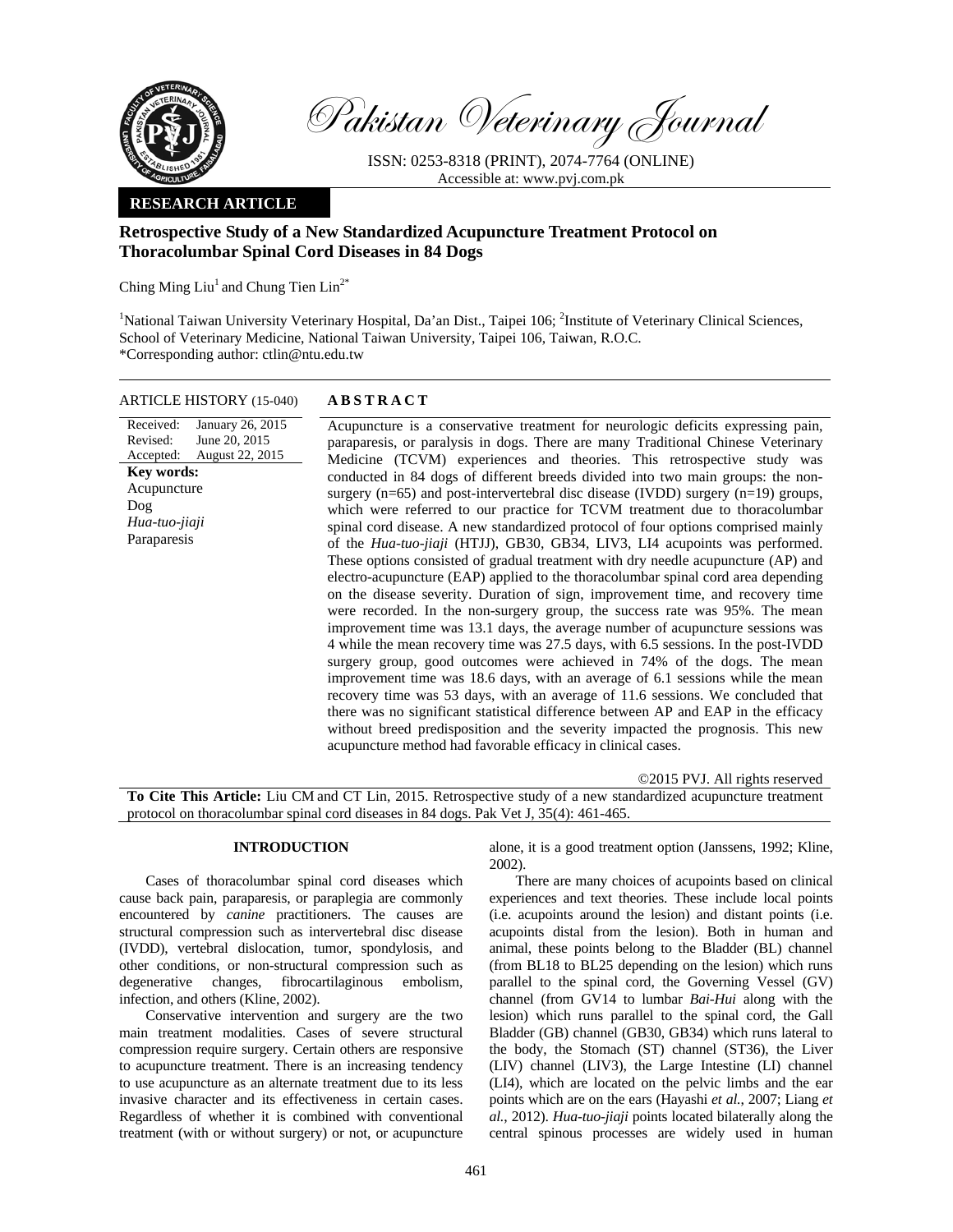acupuncture for treatment of back pain (Deng and Cai, 2011; Huang, 2012). They are also used to treat thoracolumbar spinal diseases in animals (Wang *et al*., 2005). To TCVM practitioners, it is sometimes difficult to decide which points to choose as well as the stimulation methods and to predict their efficacy in animal.

In this report, we retrospectively studied a standardized acupuncture protocol aimed at treating *canine* thoracolumbar spinal cord disease. The new method comprises simple points and uses two methods to stimulate the selected acupoints, in combination with Chinese herbs, enhancing the treatments' success. The efficacy of this standard TCVM treatment needed confirmation. In the selected cases, we also evaluated the efficacy and compared their differences.

### **MATERIALS AND METHODS**

**Selection of dogs:** From 2009 to 2014, the clinical records of a University Veterinary Hospital were searched for canine cases of thoracolumbar spinal cord disease in which the dogs were treated with acupuncture for at least 4 sessions and over 3 months of treatment time until recovery. Eighty-four cases meeting the inclusion criteria were identified. The breeds included in the study were Dachshund (n=29), Shih Tzu (n=10), French bulldog (n=8), toy Poodle (n=8), Maltese (n=4), Beagle (n=4), miniature Schnauzer (n=3), Pekinese (n=2), Japanese Spitz (n=2), Pomeranian (n=1), Bichon (n=1), Corgi (n=1), Yorkshire terrier (n=1), Golden Retriever (n=1), and Mixed (n=9). Their average body weight was 8.0±5.0 kg (range, 2.5–36.9 kg), and their average age was 7.5±4.2 years (range, 0.75– 17 years). Each dog underwent complete physical, neurological, and imaging examinations, localizing T3–L3 lesions and ruling out the need for immediate surgery. The dogs were divided into two main groups: the non-surgery group and the post-IVDD surgery group. Group 1 (nonsurgery) consisted of dogs referred for acupuncture  $(n=65)$ while group 2 (post-IVDD surgery) consisted of dogs that had undergone IVDD surgery (n=19).

**Treatment protocol:** The selected acupoints were categorized as local points and defined as the points around the lesion while distant points were defined as the points away from the lesion. Local points were designated *Huatuo*-*jiaji* (HTJJ) points according to the localization. Distant points were GB30 (*Huan-tiao*), GB34 (*Yang-ling-quan*), LI4 (*He-gu*), LIV3 (*Tai-chong*), and *Liu-feng* (Fig. 1). The degree of neurologic dysfunction was graded as described previously (Hayashi, 2007).

**Treatment option 1:** AP in local HTJJ points and distant points LIV3, LI4; **Treatment option 2:** Option 1 with the addition of distant points GB30, GB34; **Treatment option 3:** Option 2 with the addition of EAP in local HTJJ points, distant points GB30 + GB34 (connects GB30 to GB34) and **Treatment option 4:** Option 3 with the addition of the hind limb *Liu-feng* points.

The *Liu-feng* acupoints were added to generate the strongest stimulation to the extremity of the limb. With the dry needle method, needles were inserted and stayed for 15 minutes. With the EAP method, the procedure was identical to that of AP, except that electrical stimulation was applied



Fig. 1: Acupoint locations used for thoracolumbar spinal cord diseases in dogs. HTJJ (*Hua-tuo*-*jiaji*) acupoints are located on back area 0.5 cuna) bilateral to the dorsal spinous process of each vertebrae from T1-L7, GB30 (*Huan-tiao*) acupoints are located on around hip in between the greater trochanter of the femur and the tuber ischii, GB34 (*Yang-ling-quan*) acupoints are located on lateral stifle area cranial and distal to the head of the fibula, LI4 (*He-gu*) acupoints are located on dorsal fore paws between the  $2^{nd}$  and  $3^{rd}$  metacarpal bones at the midpoint of the  $3^{rd}$  metacarpal bone, LIV3 (*Tai-chong*) acupoints are located on dorsal hind paws proximal to the metatarsophalangeal joint between  $2<sup>nd</sup>$  and  $3<sup>rd</sup>$  metatarsal bone, and *Liu-feng* acupoints are located on hind interdigital area at the skin fold crossing the metatarsophalangeal joint between digits  $2-3$ ,  $3-4$ ,  $4-5$ . <sup>a)</sup>cun: the width of the last rib is equal to 1 cun in small animal.

to the needle while inserted. An electrostimulator (Ching Ming Tens Model-05B, Ching Ming Corp., New Taipei, Taiwan) was used to provide stimulation for 15 minutes at 0.2 Vp-p (voltage peak to peak) at a frequency of 20 Hz (interrupted wave type).

Chinese herbs consisted of Double PII (Jing Tang, Gainesville, FL, USA) and *Bu Yang Huan Wu Tang* (Sun Ten Pharmaceutical Co., Taipei, Taiwan); they were used for all dogs. The dosage was 0.1 g per 5 to 10 kg of body weight given orally twice daily until recovery.

The duration of signs prior to TCVM treatment (defined as the time from disease onset to TCVM treatment start) was recorded. After TCVM treatment, improvement time was defined as the time from pain to no pain or the time needed to walk without assistance. Recovery time was defined as the time required to return to normal daily life. These time intervals were recorded for later analysis.

SPSS (SPSS, version18.0, IBM Corp., New York, NY, USA): Independent Samples T-tests was used to analyze the data. Statistical differences were considered significant at a value of P<0.05.

### **RESULTS**

Among the 65 dogs in group 1, one Dachshund dog with 90 days' duration of sign became spinal reflex walk after treatment. The time needed to be ambulatory was 210 days. Two dogs which were Beagle and mixed did not improve after 10 months and 22 months separately (the owner gave up on treatment). In the post-IVDD surgery group (19 dogs), three dogs which were 1 Shih Tzu and 2 Dachshund walked by spinal reflex with ambulation times of 8, 7, and 9 months, respectively. Two dogs which were toy Poodle and Dachshund did not improve over 3.5 months and 10 months; these owners gave up treatment at that time. Of the 65 dogs in group 1, 62 dogs recovered. In group 2, 14 dogs recovered (Fig. 2). Table 1 lists the summary statistics of recovered dogs in non-surgery and post-IVDD surgery.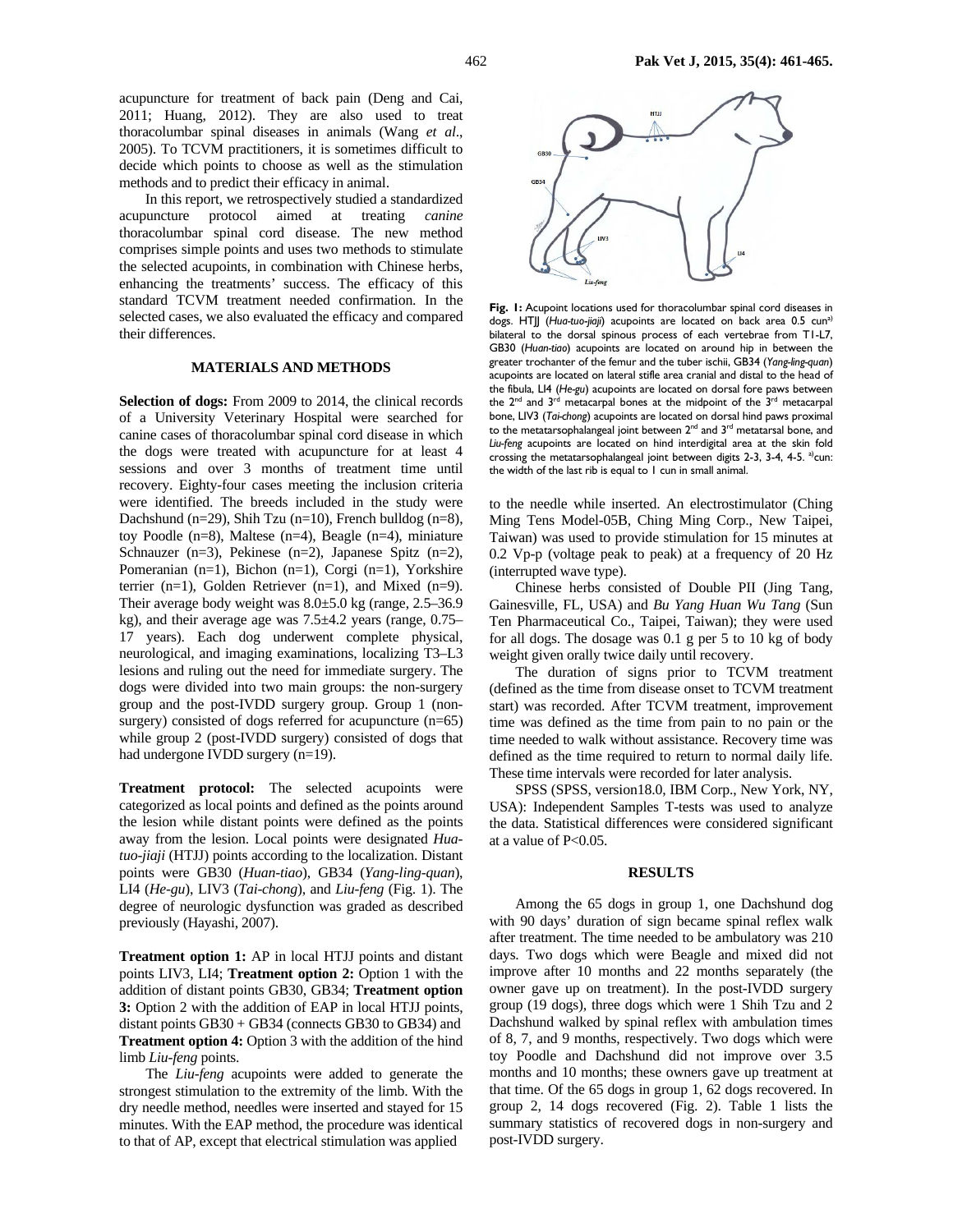

**Fig. 2:** Dog groupings by clinical characteristics. In total, 84 dogs received the new acupuncture treatment. The 2 main groups were post-IVDD (intervertebral disc disease) surgery cases and non-surgery cases. In the post-IVDD surgery branch, recovered cases included grade 2, 3, 4, and 5 dogs. Three grade 5 dogs only walked by spinal reflex and a further two grade 5 dogs gave up acupuncture treatment. In the non-surgery branch, dogs recovered from ambulatory and non-ambulatory groups which were grade 1, 2 and grade 3, 4 respectively. One grade 4 dog walked by spinal reflex. Two dogs from grade 5 gave up acupuncture treatment.

Among the 76 recovered dogs, there were 15 breeds divided into 9 groups (Table 2). The only groups containing both surgical and non-surgical components were the Dachshund and Shih Tzu groups. There were similar durations of sign of about  $5$  days (range,  $1, 20$ ) in Dachshund without surgery, French bulldog, and miniature Schnauzer groups. There was the longest duration of sign at 29.4 days (range, 7180) in mixed breed. The shortest improving time was in the Shih Tzu group with post-IVDD surgery, which was  $6 \text{ days}$  (range,  $5 \text{ 7}$ ) while the longest was 33 days (range, 18 59) in the miniature Schnauzer group. There was the shortest recovery time in Dachshund without surgery, which was  $17.1$  days (range,  $6\quad 41$ ). There was the longest recovery time in Shih Tzu with post-IVDD surgery group, which was  $50.5$  days (range  $30$  71).

Based on improvement time and recovery time, in recovered cases containing non-surgery and post-IVDD surgery dogs, there was no difference (P>0.05) between AP and EAP. Subdivided from the recovered cases was the non-surgery group. There was no difference between AP and EAP. Comparing to the treatment of the same grade levels, AP or EAP did not differ in terms of time to improvement and recovery time. There was no difference (P>0.05) when comparing AP and EAP for treatment of grade 2 dysfunction. There was no difference comparing AP and EAP for treatment of grade 3 dysfunction (Table 3).

#### **DISCUSSION**

In this study, 84 paraparetic dogs underwent acupuncture treatment. The selection of acupoints and stimulation methods were made according to the previously published literature. Compared with previous studies (Wang *et al.*, 2005; Hayashi *et al.*, 2007; Liang *et al.*, 2012), we developed a standardized acupuncture protocol to treat paraparetic dogs. The choice of acupoints and method used depended on the grade of severity, onset period, and weakness of limbs. AP method was used in dogs presenting with only grade 1 dysfunction of short-term duration or in dogs presenting with grade 1 or 2. EAP method was used in dogs presenting with chronic dysfunction of a long duration (>2 weeks), dogs under

sedation, post-IVDD surgery or for dogs with presentations more severe than grade 3.

The use of EAP theoretically replaces manipulation of the needles by hand (Yu *et al*., 2014) and empirically strengthens the effects of AP. According to some studies, EAP is more effective than AP (Ulett *et al.*, 1998; Leung, 2012). Additionally, the stimulation current was 20 Hz (interrupted wave) for 15 minutes to help with nerve healing. As an *in vivo* study in cats revealed, peripheral stimulation at 20 Hz elevated the maximal release of substance P which is associated with the regulation of neurogenesis (Park *et al*., 2007). In our study, there was no difference in efficacy between AP and EAP. The duration of sign and severity in EAP cases were 2 possible factors.

**Table 1:** Statistics on recovered dogs in non-surgery (n=62) and post-IVDD surgery (n=14)

| Receiving AP or   | Receiving AP+EAP |  |  |
|-------------------|------------------|--|--|
| AP+EAP            | from post-IVDD   |  |  |
| from non-surgery  | surgery          |  |  |
| $8.1 \pm 4.6$     | $5.6 \pm 2.3$    |  |  |
| $8.2 + 5.6$       | $6.5 \pm 1.5$    |  |  |
| $12.32 \pm 25.12$ | $9.7 + 4.9$      |  |  |
| $13.1 \pm 10.6$   | $18.6 \pm 13.9$  |  |  |
|                   | 6.1              |  |  |
| $27.5 \pm 22.2$   | $53 + 28.3$      |  |  |
| 6.5               | 11.6             |  |  |
|                   |                  |  |  |

Values (Mean±SD); DT: Duration of sign; IT: Improvement time; RT: Recovery time.

There was no statistical difference between breeds in improvement time and recovery time (Table 2). In the Dachshund group, the improvement time and recovery time were longer in post-IVDD surgery part than in non-surgery part, P<0.05. This was because of referred cases which did not improve from surgery over 7 days. These cases were either severe in grade or had longer duration of sign than non-surgery cases. In the Shih Tzu group, the age and duration of sign had less impact on recovery time than the severity did between non-surgery and post-IVDD parts. The former was far older than the last and duration of sign was longer than the last. The severity issue was an affecting factor. In the French bulldog group with congenital hemivertebrae which affected T3-L3 spinal cord, the onset was very acute, thus the predisposed age was earlier compared to the others, and the duration of sign was short. Hence they had good improvement time. The Maltese group had the lightest BW and the Beagle group had the heaviest BW. Both groups had average improvement and recovery times, indicating that BW was not an important factor influencing prognosis. The miniature Schnauzer group had the second-most severe grade. Although their duration of sign was shortest, the improvement and recovery times were long. The toy Poodle group had the least severe grade, and the medium duration of sign, the recovery times were second short. This means that the severity factor influenced the healing time more than the duration of sign did.

Table 4 provides a comparison with previously published reports of acupuncture treatments in dogs with thoracolumbar spinal cord diseases. Without surgery, for dogs with grade 1 and 2 dysfunction, our standardized method produced longer recovery times compared to those reported by Janssens (1992) and Still (1998). However, for dogs with grade 3 dysfunction, our method resulted in shorter recovery times than by Janssens (1992).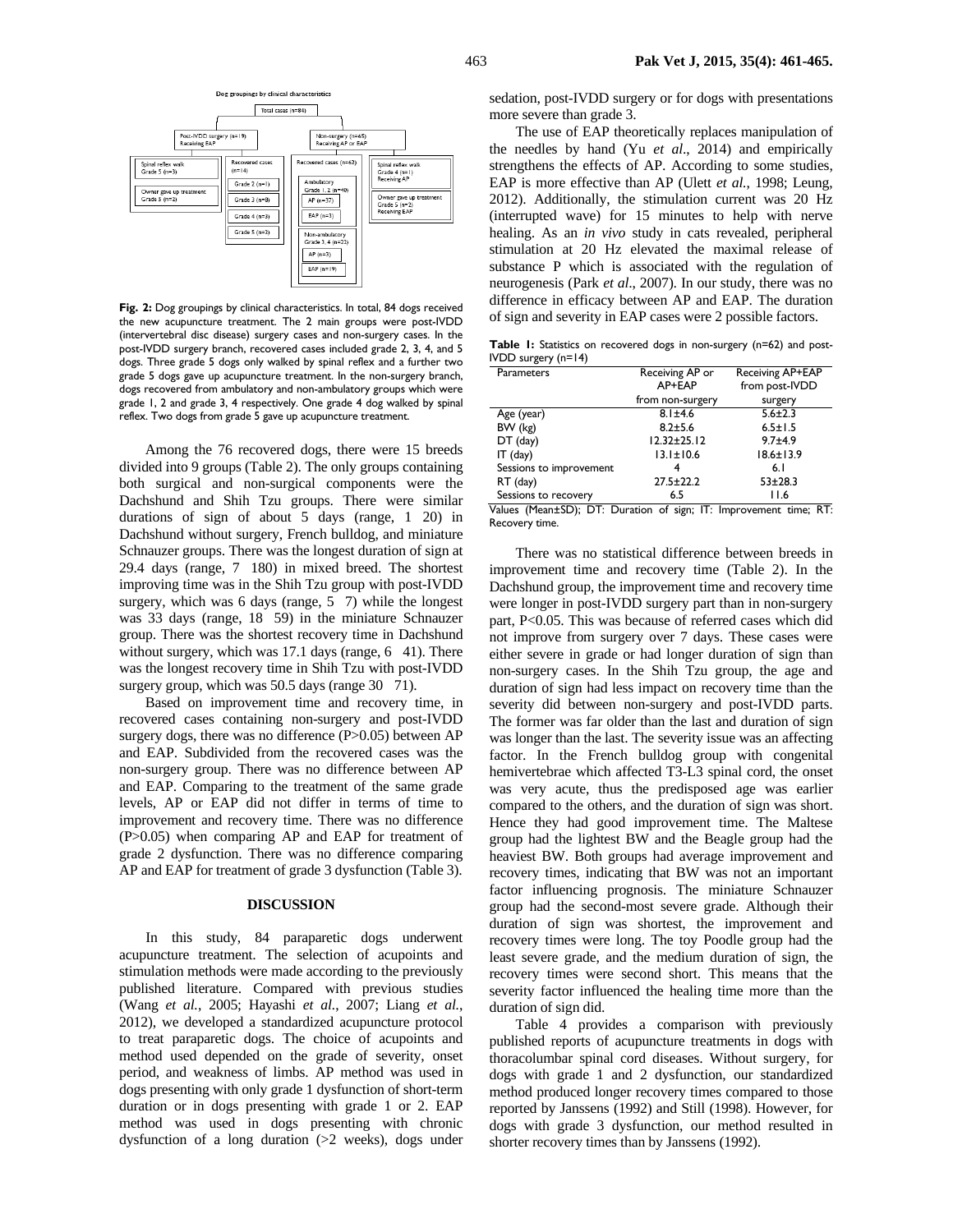**Table 2:** Summary of statistics (mean±SD) on recovered dogs by breeds

| <b>Breeds</b>             | Age (year)    | BW (kg)         | Grade         | Duration of sign (day) | Improvement time (day) | Recovery time (day) |
|---------------------------|---------------|-----------------|---------------|------------------------|------------------------|---------------------|
| Dachshund                 |               |                 |               |                        |                        |                     |
| without surgery $(n=16)$  | $6.1 \pm 3.0$ | $5.9 \pm 1.4$   | $2.5 \pm 0.6$ | $5 + 3.9$              | $8.2 + 5.9$            | $17.1 \pm 9.8$      |
| post-IVDD surgery (n=9)   | $5.4 \pm 1.7$ | $7.0 \pm 1.6$   | $3.2 \pm 0.8$ | $10.1 \pm 5.7$         | 18±11.7                | $48.6 \pm 28.5$     |
| Shih Tzu                  |               |                 |               |                        |                        |                     |
| without surgery (n=7)     | $13.2 + 4.1$  | $6.3 \pm 1.9$   | $2\pm0$       | $23.4 \pm 30.8$        | $18.7 \pm 10.6$        | $35.1 \pm 28.9$     |
| post-IVDD surgery (n=2)   | $3.8 + 0.3$   | $5.7 \pm 0.4$   | $3.5 \pm 0.7$ | $10.5 \pm 6.4$         | 6±1.4                  | $50.5 \pm 29$       |
| French bulldog (n=8)      | $3.1 \pm 1.2$ | $10.2 \pm 1.5$  | $2.5 \pm 0.8$ | $5.8 \pm 7.4$          | $7.4 \pm 5.2$          | $23.6 \pm 14.4$     |
| mixed $(n=8)$             | $10.3 + 4.6$  | $12.1 \pm 7.0$  | $2 + 0.5$     | $29.4 \pm 60.9$        | $16.4 \pm 10.4$        | $23.9 + 9.1$        |
| toy Poodle (n=7)          | 7±4.0         | $6.0 \pm 2.4$   | $.9 + 0.7$    | 11.4±9.2               | $9.6 + 4.0$            | $17.4 \pm 9.2$      |
| Maltese (n=4)             | $9.8 + 4.3$   | $3.7 \pm 1.3$   | $3 + 0.8$     | $11.3 \pm 12.6$        | $27 + 20.5$            | 47.5±38.9           |
| Beagle $(n=3)$            | $7.3 + 0.6$   | $13.6 \pm 7.3$  | $2.3 \pm 1.2$ | $14.7 \pm 13.3$        | 14.3±12                | $36.3 + 4.5$        |
| miniature Schnauzer (n=3) | $9.7 + 4.0$   | $6.4 \pm 0.9$   | $3.3 \pm 1.5$ | $5 + 3.5$              | $33+22.6$              | $49.7 \pm 17.7$     |
| others $(n=9)$            | $10.2 + 4.8$  | $10.4 \pm 10.4$ | $2.2 \pm 0.8$ | $8.8 + 5.1$            | 14.4±8.5               | 48.9±39.3           |

**Table 3:** The statistical data comparing AP and EAP based on improvement and recovery time

| cases grouping                | Option                 |            | n  | Mean    | SD       | t        | P-value |
|-------------------------------|------------------------|------------|----|---------|----------|----------|---------|
| Total recovered cases         | improvement time (day) | AP         | 41 | 13.0732 | 9.30965  | $-0.866$ | 0.389   |
| $(n=76)$                      |                        | EAP        | 35 | 15.3429 | 13.43381 |          |         |
|                               | recovery time (day)    | AP         | 41 | 29.3171 | 25.01943 | $-1.078$ | 0.285   |
|                               |                        | EAP        | 35 | 35.5714 | 25.43421 |          |         |
| Cases without surgery         | improvement time (day) | AP         | 41 | 13.0732 | 9.30965  | $-0.037$ | 0.971   |
| from the recovered cases      |                        | EAP        | 21 | 13.1905 | 13.00623 |          |         |
| $(n = 62)$                    | recovery time (day)    | AP         | 41 | 29.3171 | 25.01943 | 0.901    | 0.371   |
|                               |                        | <b>EAP</b> | 21 | 23.9524 | 14.98158 |          |         |
| Grade 2 cases without surgery | improvement time (day) | AP         | 30 | 14.0000 | 9.50136  | 0.358    | 0.723   |
| from the recovered cases      |                        | EAP        | 3  | 12.0000 | 3.60555  |          |         |
| $(n = 33)$                    | recovery time (day)    | AP         | 30 | 28.5333 | 25.64174 | 0.721    | 0.476   |
|                               |                        | EAP        | 3  | 17.6667 | 7.57188  |          |         |
| Grade 3 cases without surgery | improvement time (day) | AP         | 3  | 5.6667  | 1.52753  | 0.932    | 0.363   |
| from the recovered cases      |                        | EAP        | 18 | 13.3889 | 14.04254 |          |         |
| $(n = 21)$                    | recovery time (day)    | AP         | 3  | 15.0000 | 6.55744  | 1.063    | 0.301   |
|                               |                        | EAP        | 18 | 25.0000 | 15.78532 |          |         |

| Table 4: Comparison of selected acupoints and methods for treatment of canine thoracolumbar spinal cord diseases and the efficacy |
|-----------------------------------------------------------------------------------------------------------------------------------|
|-----------------------------------------------------------------------------------------------------------------------------------|

|                            | <b>Janssens</b>  | Still                                         | Hayashi et al.                                        | loaquim et al.                  | Han et al.                  | leong et al.           | Liu et al.    |
|----------------------------|------------------|-----------------------------------------------|-------------------------------------------------------|---------------------------------|-----------------------------|------------------------|---------------|
|                            | (1992)           | (1998)                                        | (2007)                                                | (2010)                          | (2010)                      | (2013)                 | (2015)        |
| Local points               | <b>BL</b> points | BL18-BL27 around lesion GV6- BL20, BL23, BL25 |                                                       | <b>BL18, BL23</b>               | <b>BL</b> points            | <b>BL</b> points       | HTJJ points   |
|                            | around lesion    | GV4 around lesion                             |                                                       |                                 | around lesion around lesion |                        | around        |
|                            |                  |                                               |                                                       |                                 |                             |                        | lesion        |
| Distant points BL60, GB30, |                  | BL25- BL35, lumbar Bai-hui,                   | SI3, BL60, BL62,                                      | <b>BL40, KID3,</b>              | GB30, GB34,                 | SI3, BL62, BL40, GB30, |               |
|                            | <b>GB34</b>      | GV2, GV1, GB30, GB34, BL40, GB30, KI3, ST36,  |                                                       | GB30, GB34,                     | ST36                        | GB34, BL60,            | GB34, LIV3,   |
|                            |                  | BL60, BL67, LIV3, ST36, CV6-                  | lumbar Bai-hui, GVI,                                  | ST36                            |                             | BL64, lumbar           | LI4, Liu-feng |
|                            |                  | CV3, CV1, Wei-jian, Ear points                | LI4                                                   |                                 |                             | Bai-hui                |               |
| EAP pairs                  | None             | Variable depends on severity.                 | BL20 to BL23 or                                       | BL18 to BL23,                   | GV7 to                      | none                   | HTJ, GB30     |
|                            |                  | Applied on body and limbs                     | BL25, lumbar Bai-hui                                  | GB34 to ST36, 2 lumbar Bai-hui, |                             |                        | to GB34,      |
|                            |                  | points.                                       | to GVI or GB30,                                       | and 15Hz, dense 2 and 15Hz,     |                             |                        | 20 Hz         |
|                            |                  |                                               | ST36 to BL60 + KI3, 3 disperse wave 20 dense disperse |                                 |                             |                        | interrupted   |
|                            |                  |                                               | and 100Hz dense-                                      | minutes                         | wave 25-30                  |                        | wave 15       |
|                            |                  |                                               | disperse wave 20                                      |                                 | minutes                     |                        | minutes       |
|                            |                  |                                               | minutes                                               |                                 |                             |                        |               |
| Medication                 | None             | None                                          | Steroid                                               | None                            | Steroid                     | None                   | Herbs         |
| Grade I                    | $n = 30$         | $n=7$                                         |                                                       |                                 |                             | $n=1$                  | $n=7$         |
| recover days               | 13(2)            | 3.4(2)                                        |                                                       |                                 |                             | 5(1)                   | 39(8)         |
| (sessions)                 |                  |                                               |                                                       |                                 |                             |                        |               |
| Grade 2                    | $n=17$           | $n=22$                                        |                                                       |                                 |                             | $n=1$                  | $n = 33$      |
| recover days               | 24(3.4)          | 9.2(3.4)                                      |                                                       |                                 |                             | 49 (8)                 | 27.5(6.2)     |
| (sessions)                 |                  |                                               |                                                       |                                 |                             |                        |               |
| Grade 3                    | $n = 19$         | $n=1$                                         | $n=10$                                                |                                 | $n = 39$                    | $n=6$                  | $n=21$        |
| recover days               | 32(4.8)          | 23.4(7.4)                                     | 10.1(2)                                               |                                 | 15.2(6.5)                   | 38.7 (12.5)            | 23.6(3.9)     |
| (sessions)                 |                  |                                               |                                                       |                                 |                             |                        |               |
| Grade 4                    |                  | $n=1$                                         |                                                       | $n=19$                          |                             |                        | $n=1$         |
| recover days               |                  | 32.8(9.3)                                     |                                                       | 77 (11)                         |                             |                        | 28(6)         |
| (sessions)                 |                  |                                               |                                                       |                                 |                             |                        |               |
| Grade 5                    |                  |                                               | $n=3$                                                 |                                 |                             | $n=1$                  |               |
| recover days               |                  |                                               | 14.7(5)                                               |                                 |                             | 49 (15)                |               |
| (sessions)                 |                  |                                               |                                                       |                                 |                             |                        |               |

EAP: Electro-acupuncture; - : Not reported.

Additionally, our recovery time was shorter than those reported by Jeong (2013) (38.7 days), but longer than those of Han (2010) (15.2 days) who used steroid + EAP. In our study, there was only one dog with grade 4 dysfunction in the non-surgery group. The recovery time for this dog was 28 days (6 sessions). This recovery time was shorter than

that reported by Still (1998), which was 32.8 days (9.3 sessions).

In group 1 (non-surgery), one dog did not improve after 10 months due to unknown causes. Another dog did not improve after 22 months because of spinal dislocation. Among the dogs that recovered, the 22 non-ambulatory